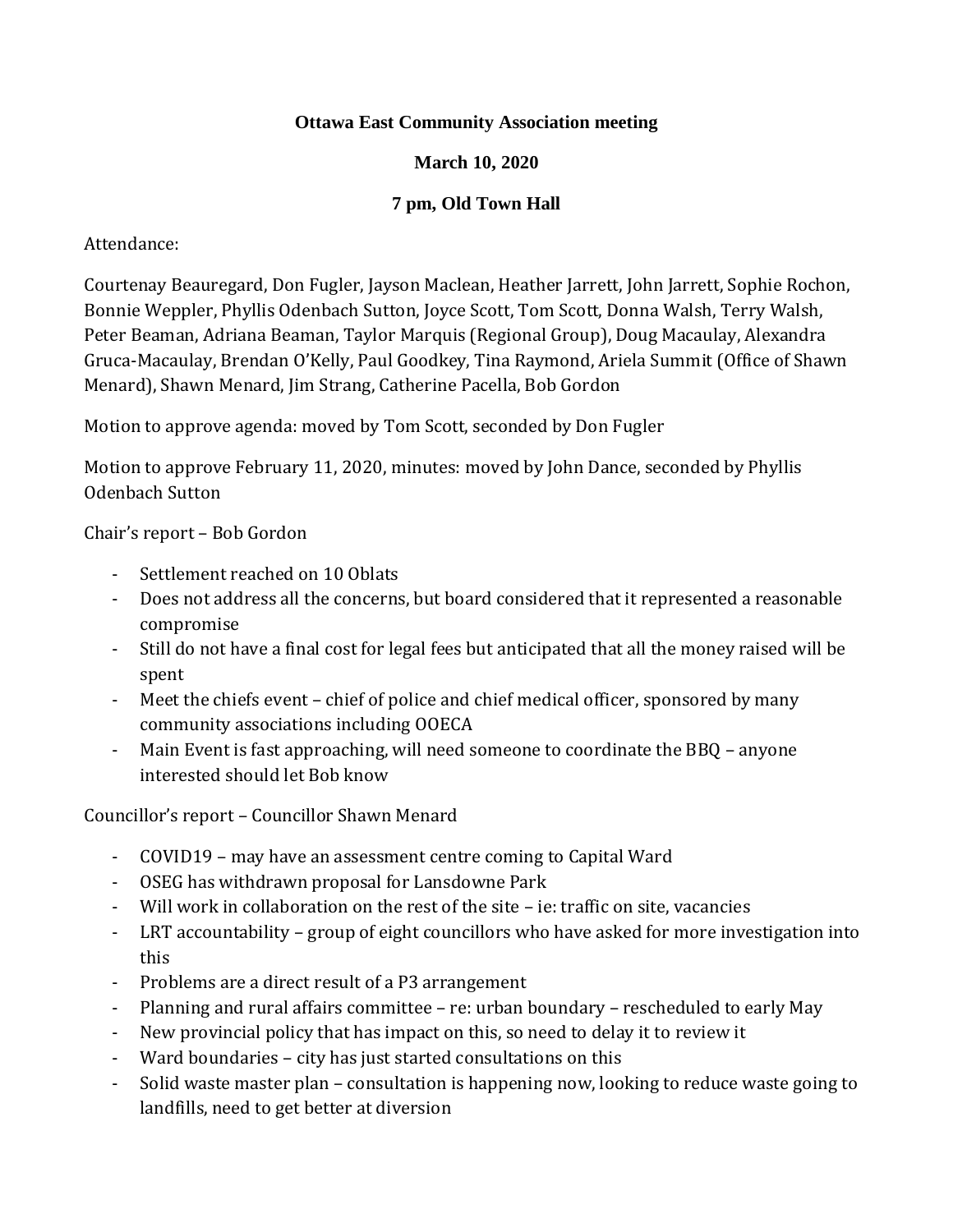- Q should we give more attention to house demolitions when looking at reducing waste (ie: knocking down houses, all material goes in one spot)
- A will look into it
- Q how can the community get involved re: Lansdowne
- A can write in to the city about this, or community association can coordinate a response
- Q how is Lansdowne doing at the moment? Would be useful if a public report/financial statements were made available.
- A councillor does receive some financial information (when requested), can share it with the community association
- Q where are things at re: Immaculata tax status? Concerned this will be replicated across the city.
- A review takes a long time, expecting a decision on this in the summer
- Q study was underway to look into snow removal on sidewalks, any of that being taken into consideration for transportation master plan?
- A city is looking at them separately, but TMP expected to be done before snow removal study – Shawn will ask city staff and try and get a response
- Q will the city be getting feedback from the Algonquins of Ontario re: urban boundary expansion
- A understands that feedback was received and will be part of the report/considered
- Q What happens when plastic fields need replacing (ie: Immaculata) -ie: proper recycling/deposing
- A that concern has been raised with waste management but will raise it again
- Q aware of any engagement re: ward boundaries?
- A trying to raise more awareness on this, two sessions scheduled for late March

# Regional Group – Taylor Marquis

- Starting to put together a working group for the new park
- Building 1C site plan application submitted about a month ago, but just recently deemed complete
- Looking to break ground for January 2021, but some delays and need to consider pre-sales

# Treasurer's update – Don Fugler

 $$24,028.05$  – pre legal fees

# Community Emergency Preparedness Symposium – Phyllis Odenbach Sutton

- Invitation from city/Office of Emergency Management, event is on March 25 in the morning
- Is anyone from the community association interested in attending?

## Committee reports: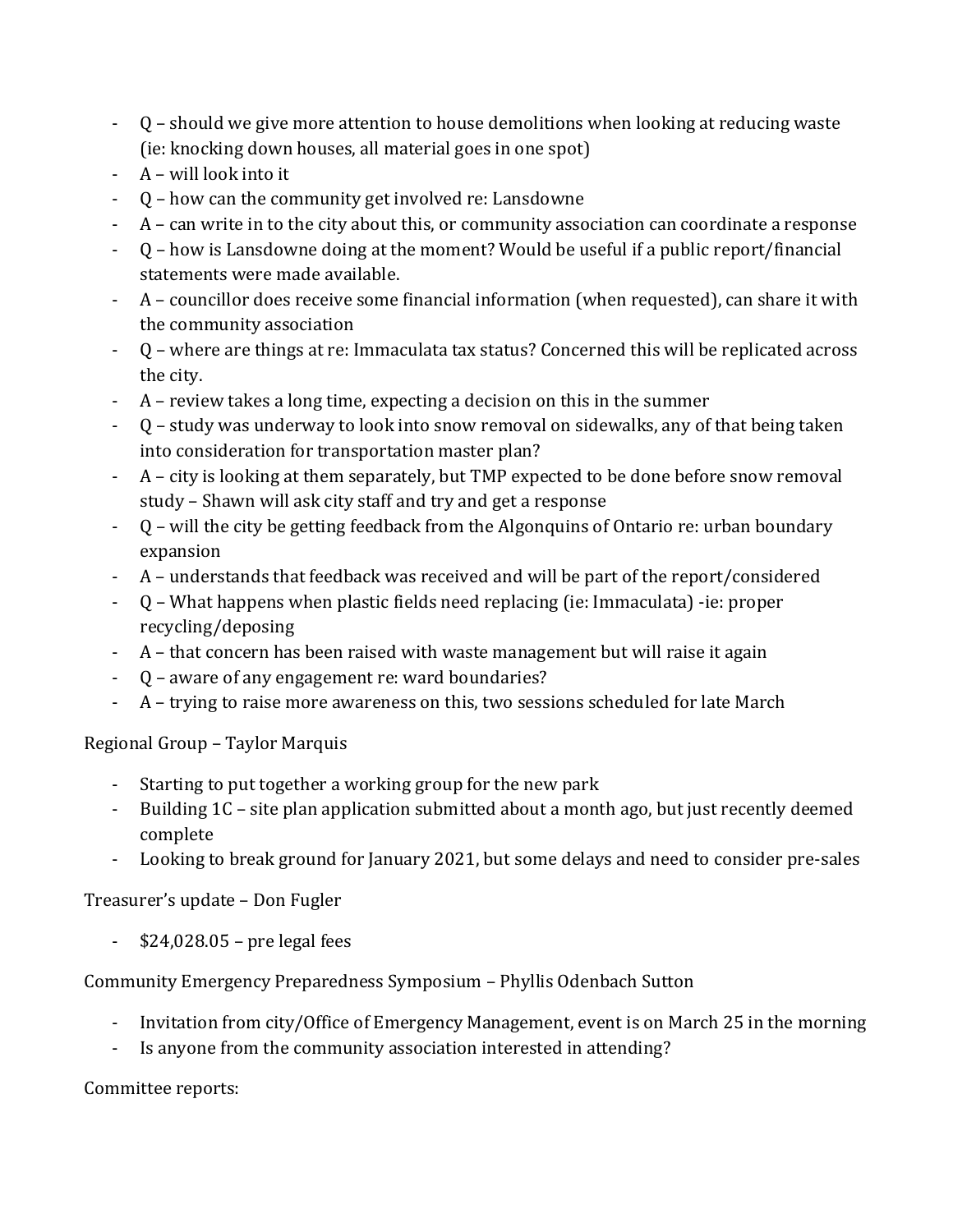Planning Committee – Brendan O'Kelly

- Working on terms of reference for planning committee
- Want to update planning and zoning section of website
- Would like to see hydro lines buried on Hawthorne, continuing to keep on this for Hawthorne redevelopment
- R4 zoning review deadline for comments at end of February, OOECA did not submit anything but following what neighbouring community associations have said
- Some concerns about  $R4$  ie: how do we ensure we don't get a bunch of mid-size apartment buildings

Hawthorne development – Paul Goodkey

- TM12 zoning on Hawthorne
- Assumption was that commercial would be on ground floor like Main Street
- Do we want retail/commercial on ground floor of Hawthorne (between Pretoria Bridge and Main Street)
- Motion: The OOECA supports the requirement for commercial use on the ground floor on Hawthorne Avenue between Pretoria Bridge and Main Street – moved by Don Fugler, seconded by John Dance – motion passed

SLOE – Jayson Maclean (\*see committee report attached)

- Nominate your favourite tree upcoming Mainstreeter article to explain it
- Looking to host a workshop on intensification, need names of experts
- Future topics urban forestry
- CAFES meeting held at Old Town Hall last week, great attendance/turnout
- Motion: the OOECA will send the letter attached below to the mayor and our city regarding the urban boundary – moved by Jayson Maclean, seconded by Tom Scott (one abstention: Phyllis Odenbach Sutton)

Transportation – Tom Scott

- Have provided input to MPP's office re: bridge replacement/buildings on Hawthorne Avenue
- Traffic calming McGillivray and McNaughton a safety review will be done
- Can we use climate change emergency as a rational for burying hydro wires (ie: as recently done in Nova Scotia)
- AVTC concerns raised to have it removed from Transportation Master Plan
- Looking into pedestrian bridge for Rideau River at Clegg, receiving information on Adawe environmental assessment to use toward that proposal, as well as feedback from Rideau Valley Conservation Authority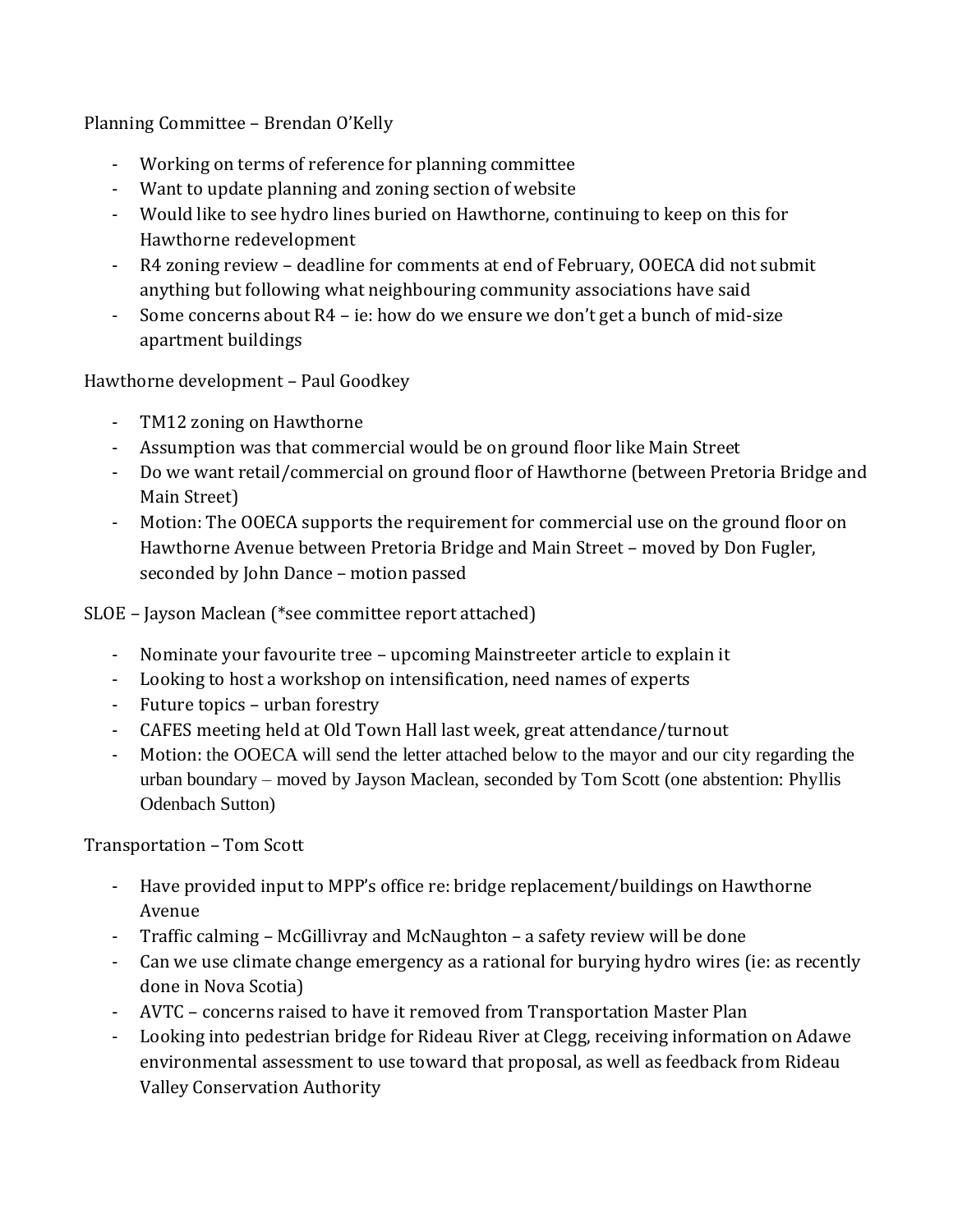Parks and Greenspace – Alexandra Gruca-Macaulay

Waiting for language from the city to get the formal agreement as to our commitment for the Springhurst equipment that will be put into place – ie: it will stay public vs being able to privately book it/require a permit

Communications – Bob Gordon

Some website issues recently (ie: site being down), however, updates have corrected them

Greystone – Peter Tobin (\*see committee report attached)

Lansdowne – Richard Cundall – absent (\*see committee report attached)

FCA – Ron Rose – absent (\*see committee report attached)

Health and Safety – no rep

Membership – Suzanne Johnston – absent

CAG – Tina Raymond

- Registration for spring and summer programming, including summer camps, is open now
- New board members, up to eight people, will update website soon

New Business

Add COVID19 to the April 2020 agenda

Motion to adjourn moved by Phyllis Odenbach Sutton, seconded by Brendan O'Kelly

#### Committee Reports:

#### FCA: Ron Rose

The FCA met in Kanata on Wednesday, February 19th, hosted by the Kanata Beaverbrook Community Association. The ward 4 councillor, Jenna Sudds, was also in attendance. The main information item was a presentation on the city's Community Safety and Well Being (CFWB) program, by Nancy Worsfold of Crime Prevention Ottawa and Lisa Petch of CFWB. As we do not yet have a community safety board member, I have collected some information on the program and can make it available to any community member interested in this topic. Information is also available at:

[https://www.crimepreventionottawa.ca/discover-cpo/termsofreference/.](https://www.crimepreventionottawa.ca/discover-cpo/termsofreference/) .

The main item of business was the report of the FCA Planning and zoning committee in response the city's proposals for new infill in the R4 zone, the committee's draft motion expressed broad support for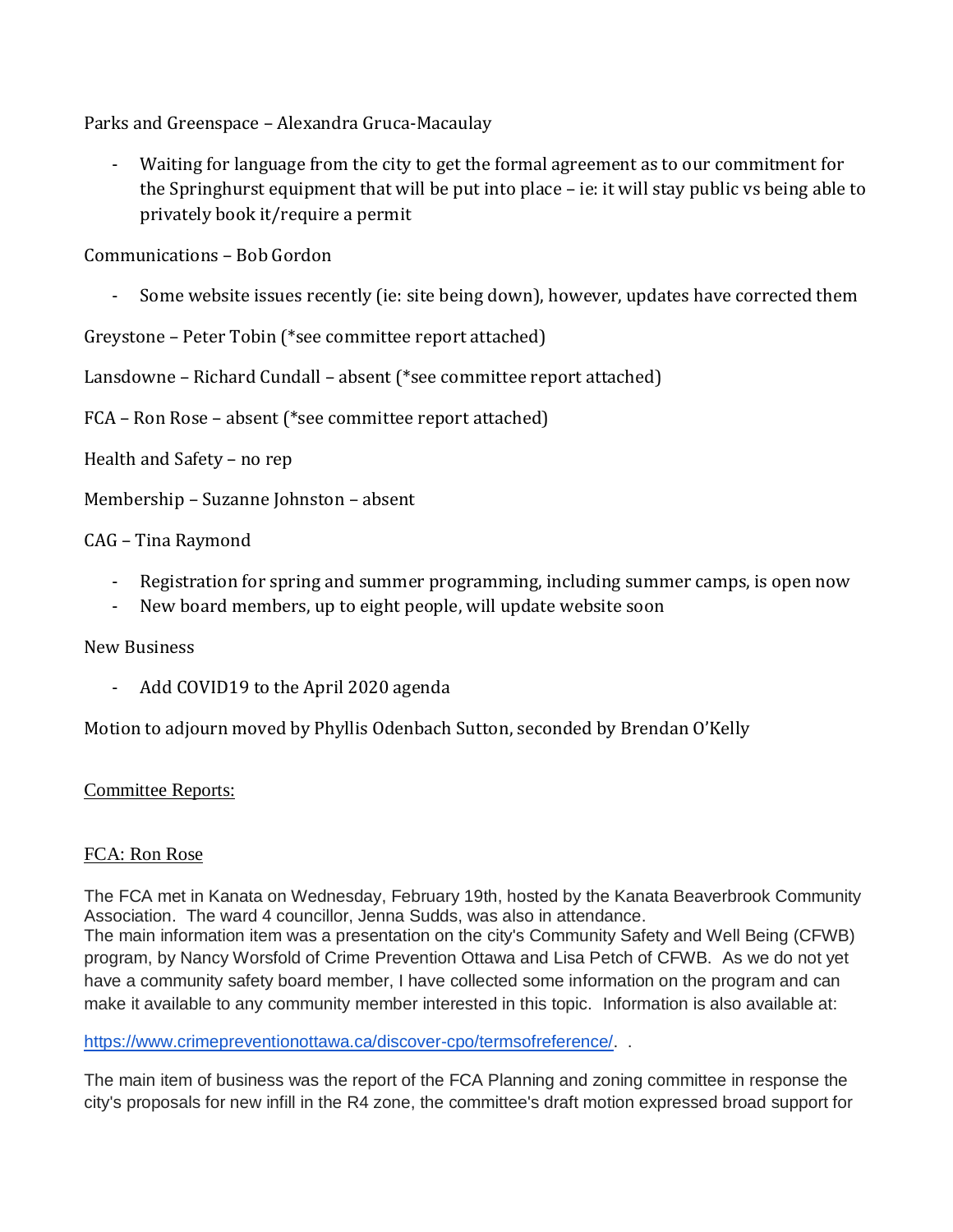the city's proposals. However, a number of community associations (Sandy Hill, Dow's Lake, and, to some degree, Old Ottawa South), had expressed the view that respecting a community's character should be an essential consideration when reviewing R4 infill applications and they objected to the fact that this was not reflected in the FCA draft motion addressing the R4 zoning proposals. Subsequent attempts to amend the proposed FCA draft were defeated. The text of the FCA motion has been provided to the members of the OOECA planning committee.

The other business item also concerned planning. The Kanata Beaverbrook CA has had an issue with the Club Links Golf organization over a proposal to convert greenspace into housing. They proposed that FCA support a motion which stressed the need for the city to consult widely whenever there are proposals to convert greenspace into development. The motion also proposed, inter alia, that the FCA support the city's attempts to reject the Club Links proposal. The motion also opposed any attempt to ament the city's Official Plan with respect to eliminating projections for greenspace as written into the Greenspace Master Plan. Additional material has been provided to our Board's Parks and Greenspace coordinator.

The next meeting of the FCA will be hosted by the Alta Vista CA in March of 2020.

#### Corners and Greystone: Peter Tobin

The crane in the excavation area will remain below grade for the next few months in preparation for the slab pour. It is expected to be working at grade level from June to October. A member of the Corners on Main Board is in touch with Regional on a regular basis.

#### SLOE, the environment and sustainability committee of the OOECA, chaired by Jayson MacLean

Item 1 - SLOE hosted a CAFES meeting on March 1

- CAFES (Community Associations for Environmental Sustainability) held a well-attended meeting at the Old Town Hall, with discussion topics including the City of Ottawa's Climate Change Master Plan, Ottawa's Long-Term Waste Management Plan, Single-use plastics, the City's updated Tree Bylaw as well as an update from Councillor Shawn Menard
- Thanks goes out to Little Italy Fine Foods for supplying coffee and contributing to the snack table
- Expenses for extra snacks and refreshments (tea, dairy and non-dairy adds, baked goods and fruit) were \$61.92

Item 2 - SLOE's Volunteer Recruitment and Projects update

- Tree Recognition Initiative — it's a call-out to OOE residents to nominate their favourite tree for recognition, through submitting photos and a written piece describing the particular tree's significance (personal, historical, etc.) Entries will be collected for publishing in the Mainstreeter and on the OOECA website. The aim is to encourage awareness and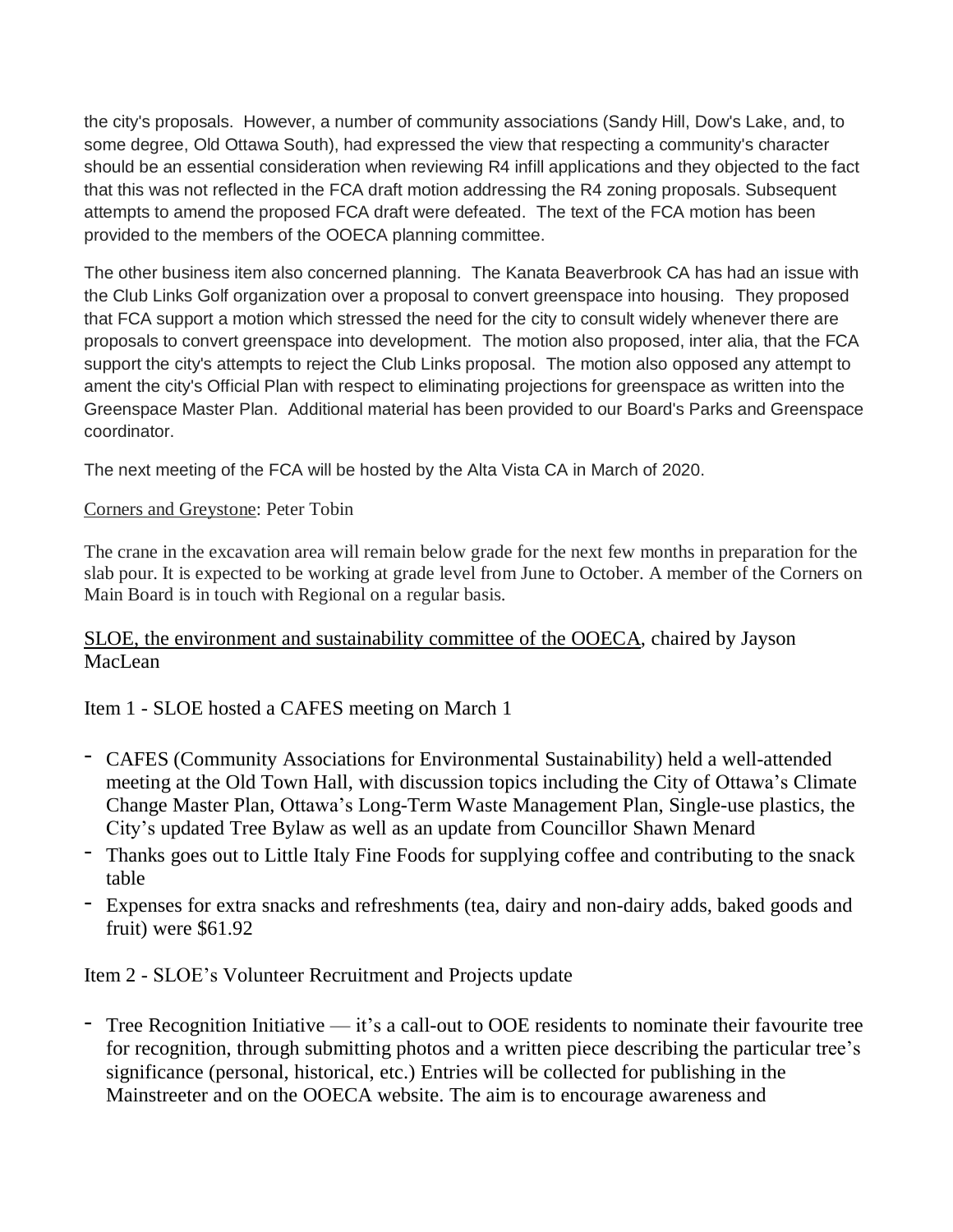appreciation of our urban trees and the outcome will be the collection of stories, a map of the community with notable trees identified and perhaps a guided walk over the summer. Anyone wishing to wax poetic about their favourite tree, send your stories to SLOE!

- Community workshop series — we aim to have a few this year, with topics including: (1) intensification/urban density and OOE, (2) energy retrofits for OOE homes and (3) City forestry practices and tree maintenance in OOE. Anyone wishing to help out with SLOE's workshops, give me a shout.

Item 3 - Letter to Mayor and Council on Ottawa's Urban Boundary

- On May 4, a joint meeting of the Planning and Agriculture and Rural Affairs Committees will vote on a report from City Staff recommending expansion of the urban boundary into rural lands, with some indication that the recommendation with be to expand by more than 1200 hectares.
- There are a number of reasons why such expansion isn't a good idea. To point to just a couple, urban sprawl is bad for the environment as it promotes more vehicle use and stretches city infrastructure further, which then requires more energy to maintain. Urban sprawl also goes against the City's own vision: not only is one of the goals of Ottawa's now-in-the-works Official Plan to grow by intensification rather than by greenfield development, the City has now declared a Climate Emergency and needs to follow through on that declaration.
- A letter to Ottawa's Mayor and Council opposing the expansion of the urban boundary has been drafted by Daniel Buckles, one of the forces behind the so-called People's Official Plan, the umbrella working group pushing for a stronger position on climate change within the context of Ottawa's Official Plan, and with the support of the Federation of Citizens' Associations (FCA) and CAFES members.
- **- I would like to move that members of the OOECA board review the Letter to Mayor and Council on Ottawa's Urban Boundary, below, and that our CA sign and submit it to Jim Watson's Office and to our Councillor, Shawn Menard.**
- Some related materials on the topic:
	- Daniel Buckles' [opinion](https://ottawacitizen.com/opinion/columnists/buckles-city-of-ottawa-needs-to-hold-the-line-on-urban-sprawl) piece in the Ottawa Citizen, January 31, 2020
	- Cllr Menard's take on the topic on his [Twitter](https://twitter.com/ShawnMenard1/status/1224310788422324226) feed
	- Ecology Ottawa's Hold the Line [campaign](https://ecologyottawa.ca/2019/08/28/hold-the-line-a-campaign-to-stop-urban-sprawl/) on urban sprawl
	- Information on the [People's](https://www.ottawaclimatesolutions.net/) Official Plan movement

Ottawa Mayor and Council 110 Laurier Avenue West Ottawa, ON K1P 1J1

Dear Mayor and Council,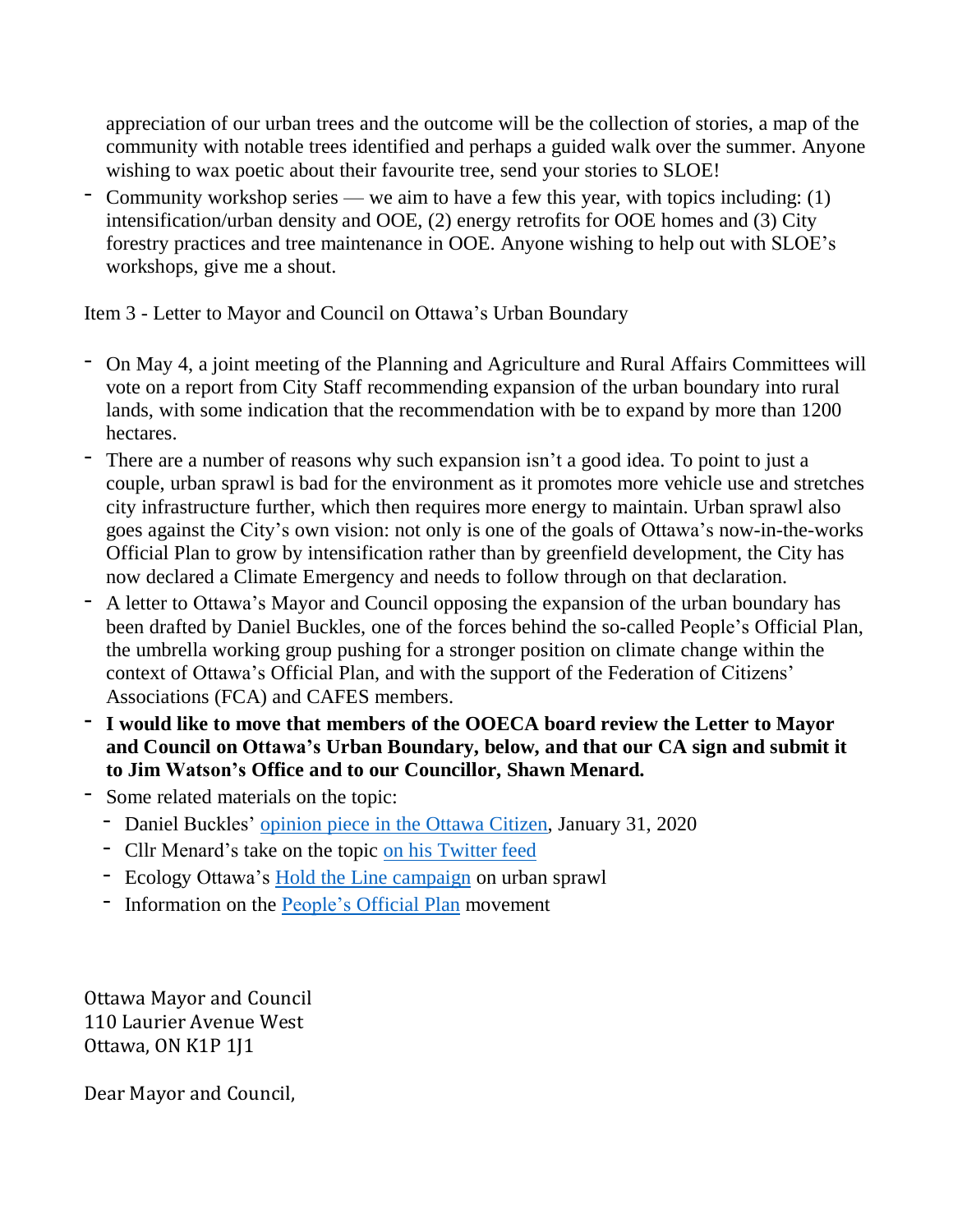During this term of Council you have declared both a Climate Emergency and a Housing and Homelessness Emergency. We applaud these steps because they acknowledge what residents of Ottawa truly care about: the challenges of finding affordable and adequate shelter and the threats to health and safety posed by the climate crisis.

In keeping with these declarations, we urge you to vote for an Official Plan 'land budget' that does not require expansion of the urban boundary. We can no longer afford a pattern of urban development that extends municipal services further out, paves over farmland and rural areas needed by future generations of young farmers, and compounds the problems of car dependency. By now it is also well understood that remote and sprawling subdivisions do not create the affordable housing needed by Ottawa's diverse community.

We also acknowledge that saying no to urban expansion means saying yes to greater density within the current urban boundary. The challenge is to do it right, by creating policies that bring the benefits of urban life to all neighbourhoods in a culturally diverse city. The City's plan to foster transitions to "15 minute neighbourhoods" is a step in that direction, if it is sensitive to the needs of existing neighbourhoods and results in walkable and green neighbourhoods in many parts of the city, not just the urban core.

We believe there is a policy path to accommodation of a larger urban population within the current urban boundary, while at the same time fostering just and healthy neighbourhoods. Council must take this path.

Sincerely,

Old Ottawa East Community Association

## Lansdowne Committee Report - Richard Cundall

OSEG have withdrawn their proposal to take over managing (some) of the public areas of the park. As such, the consultation which was planned for this winter, did not proceed and a more comprehensive consultation on the future of the park is expected to be organised in Autumn instead. This is good news; that a solid & comprehensive consultation will be performed by the city. Commerical advertising signage has now been put in place throughout Aberdeen Square by the Casino du Lac-Leamy (attached is the original announcement).

With the demise of the Ottawa Fury last year, a new team is being created to play at Lansdowne, called Atletico Ottawa (taking their name from the spanish team Atletico Madrid, who are backing the club)

https://ottawa.ctvnews.ca/ottawa-s-new-soccer-team-is-called-atletico-ottawa-1.4807305

We will still hold OOECA lansdowne commitee meetings one week prior to the LCCG meetings. The main goal of the committee is still to ensure that a solid consultation is held on the future of Lansdowne and that the community has a strong voice, working with the other two community